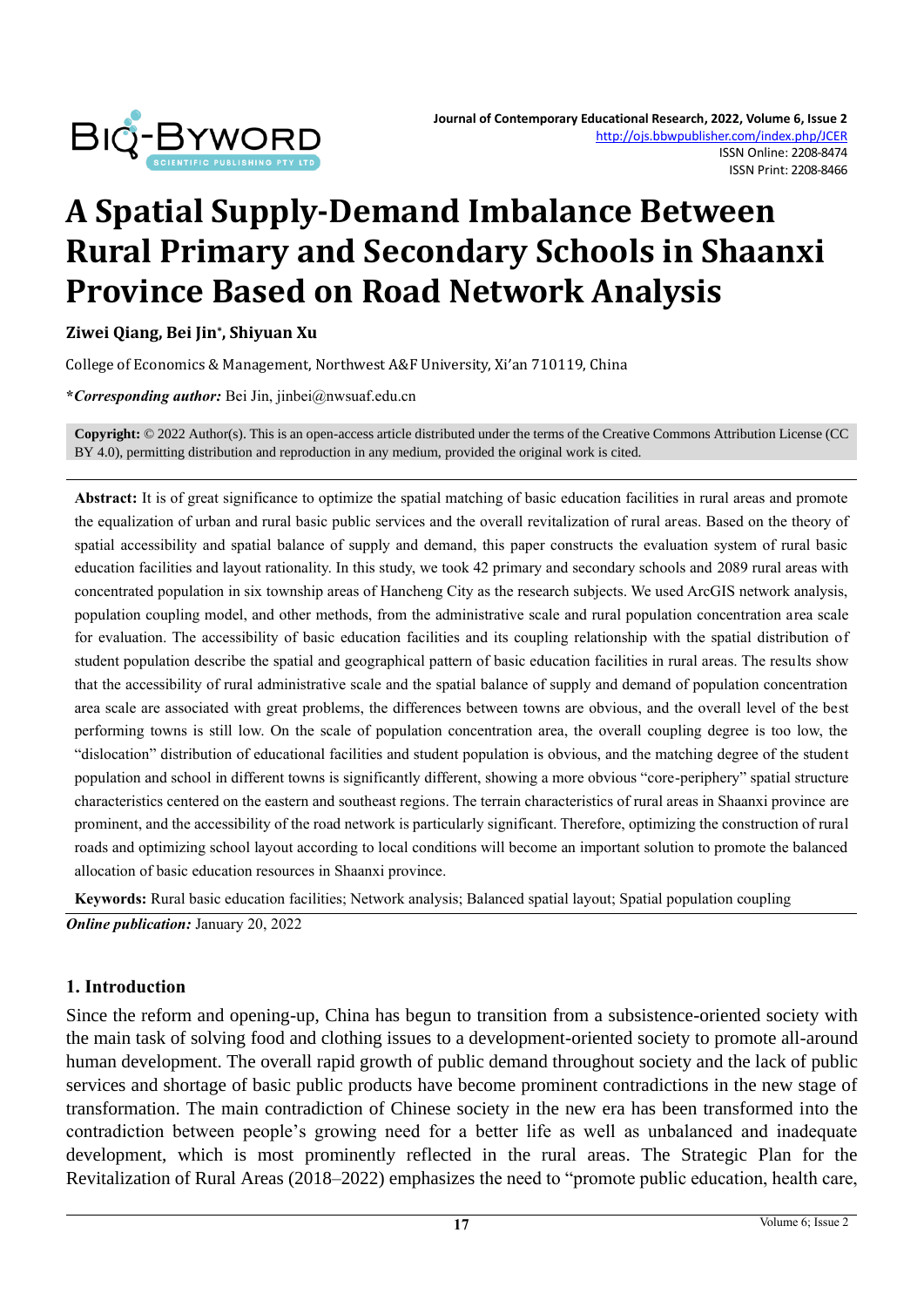social security, and other resources to rural areas, gradually establish a sound basic public service system that covers all people, is universally shared and integrated between urban and rural areas, and promote the equalization of basic public services in urban and rural areas."

The "No. 1 Document" clearly states that it will "accelerate the mending of the shortcomings of the rural habitat and public services" and "comprehensively improve the level of public services such as education, healthcare, social security, pensions, culture, and sports in rural areas, and accelerate the equalization of basic public services in urban and rural areas, which is initiated and driven by the government. There is an urgent need to improve public services in rural areas. As rural education is an important part of rural infrastructure, optimizing the allocation of education facilities in rural primary and secondary schools to further promote the construction of rural public service facilities and realize the equalization of basic public services between urban and rural areas has become an important task in the new stage of coordinating urban and rural development, promoting urban-rural integration and implementing the rural revitalization strategy.

Based on this, this study took 42 primary and secondary schools in six township areas of Hancheng City with 2089 rural population clusters as the research subjects, breaking the traditional supply-based basic education research model as the starting point, while taking into account the main subject of education resource balance, i.e., students. Using ArcGIS network analysis and population coupling model, the study measured and evaluated the accessibility of primary schools to provide a scientific basis for bridging the shortcomings of rural development and implementing the rural revitalization strategy from the perspective of promoting balanced education development.

#### **2. Theoretical foundations**

#### **2.1. Spatial accessibility**

The concept of accessibility was first introduced by Hansen in 1959, who defined the concept of accessibility as the magnitude of opportunities for nodes in a transportation network to interact with each other [1]. Accessibility, as an important indicator of the functional efficiency and spatial equity of regional spatial structures, has been widely used in fields such as regional development and transport planning  $[2,3]$ . Meanwhile, in the field of public service facilities research, the spatial accessibility evaluation method can identify the scarcity of public services in these areas, which is a measure of the layout of public services and facilities space equity and is an effective way to measure the layout of facilities  $[4,5]$ . The spatial accessibility can be evaluated from two perspectives  $[3]$ . Accessibility can be divided into four categories based on two perspectives (explicit and implicit, spatial and non-spatial). Researchers are more interested in implicit accessibility, where planners and policymakers can evaluate the existing state of the service system and seek strategies to improve services based on the implicit accessibility of certain types of services in an area [6]. Spatial accessibility focuses on the distance barrier linking supply and demand points or the transport medium to overcome this barrier, while non-spatial accessibility focuses on non-geographical elements [7]. This paper focuses on the issue of implicit spatial accessibility.

# **2.2. Balanced spatial supply and demand**

Since the industrial revolution in the  $18<sup>th</sup>$  century, the rapid development of industrialization and urbanization has raised the level of global development, but it has also brought negative impacts such as widening regional development gaps and uncontrolled spatial order. The huge differences in natural conditions and economic bases between regions and the basic national conditions of rapid industrialization and urbanization have led to a series of deep-seated problems such as imbalanced regional development, disorderly spatial development, and a prominent urban-rural dual structure in China, which are particularly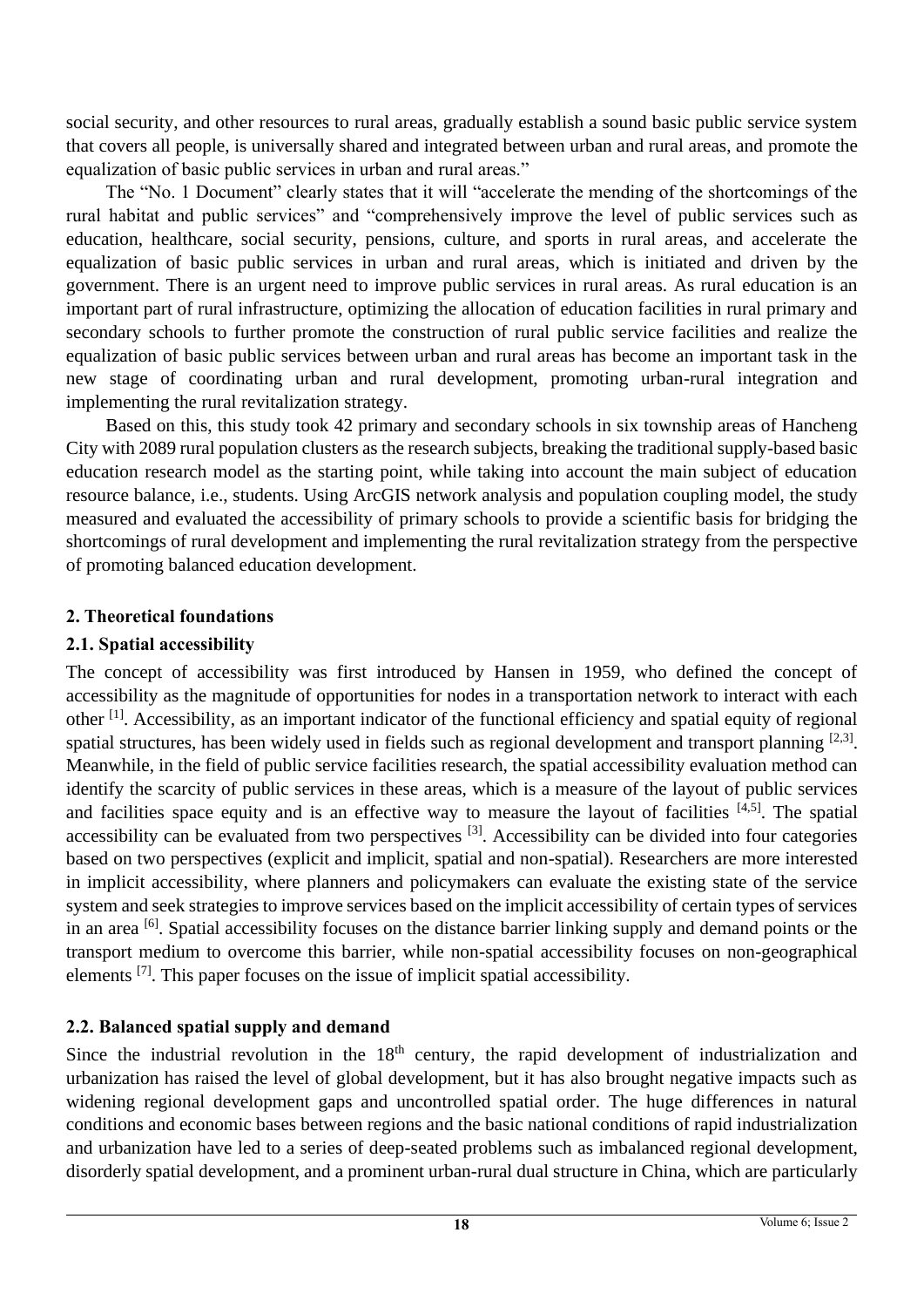serious issues <sup>[8]</sup>. The long-standing neglect of long-term scientific planning of spatial layout is an important cause of spatial imbalance in China <sup>[9]</sup>. The long-standing neglect of long-term scientific planning of spatial layout is a major cause of spatial imbalance in China.

The study of spatial equilibrium started earlier in foreign countries, and its development has gone through regional division of labor. The development of spatial equilibrium has gone through three stages: regional division of labor  $[10]$ , location choice  $[11,12]$ , and spatial equilibrium under the new economic geography [11,13]. In China, scholars have mostly focused on "three-dimensional equilibrium," i.e., social, economic, and ecological values in geographical latitudes, for a comprehensive consideration of spatial equilibrium <sup>[14,15]</sup>. This spatial equilibrium implies that the population, economy, and ecology of the region are in balance. This spatial equilibrium implies a spatially optimal state of "Pareto efficiency" in which population, economy, resources, and environment are coordinated, i.e., the optimal spatial allocation of economic goods and activities [16,17]. The spatial equilibrium implies a state of optimal spatial allocation of economic goods and activities. The fundamental contradiction in the construction of public infrastructure and services is that of the imbalance between supply and demand. This is reflected in the spatial equilibrium of the state, i.e., the "Pareto state" of space. "Supply" and "demand" in economic theory correspond to "land" and "people" in layout planning, i.e., the optimal spatial allocation of economic and social resources and environment is formed by matching the supply capacity of the spatial supply subject – "land" – with the demand capacity of the spatial demand subject – "people."  $[18]$  The spatial allocation of economic and social resources and environment is formed by matching the supply capacity of the spatial supply subject – "land" – with the demand capacity of the spatial demand subject – "people."

## **3. Research data and methodology**

#### **3.1. Study area and data**

The city of Hancheng (110°07′19″-110°37′24″E, 35°18′50″-35°52′08″N) is located on the west bank of the Yellow River in eastern Shaanxi Province, in the northeastern corner of the Guanzhong Basin, and is a planned city within Shaanxi Province. Hancheng's topography is high in the northwest and low in the southeast. The deep mountains in the west are mostly beam-like hills, the shallow mountains in the middle are mostly loess hills and the loess plateau in the east. The 108 national highway runs through the north and south, the city and township roads are popular, and the two horizontal and one vertical national and provincial highways form the main skeleton of the highway in Hancheng, namely the Xiyu Expressway and the G108 national highway, and the one vertical provincial highway S304.

The data in this paper mainly includes data on rural primary and secondary school sites in Hancheng City, traffic and road network data, and demographic data. The original data on student population and township population and area were obtained from Hancheng Yearbook, Shaanxi Regional Statistical Yearbook, and China County Statistical Yearbook, and verified through internet inquiries, telephone consultations, and field research. Spatial data such as the distribution of residential land was obtained by vectorization of the administrative map of Hancheng prepared by the Bureau of Land and Resources of Hancheng.

# **3.2. Research methodology**

# **3.2.1. Network analysis**

Network analysis, as an important part of GIS spatial analysis, is a spatial analysis method to simulate and analyze network structure and resource allocation based on the construction of network datasets and to geographically analyze and model geographic networks and urban infrastructure networks to explore spatial optimization solutions [19]. It is a method of geographic analysis and modeling of geographical networks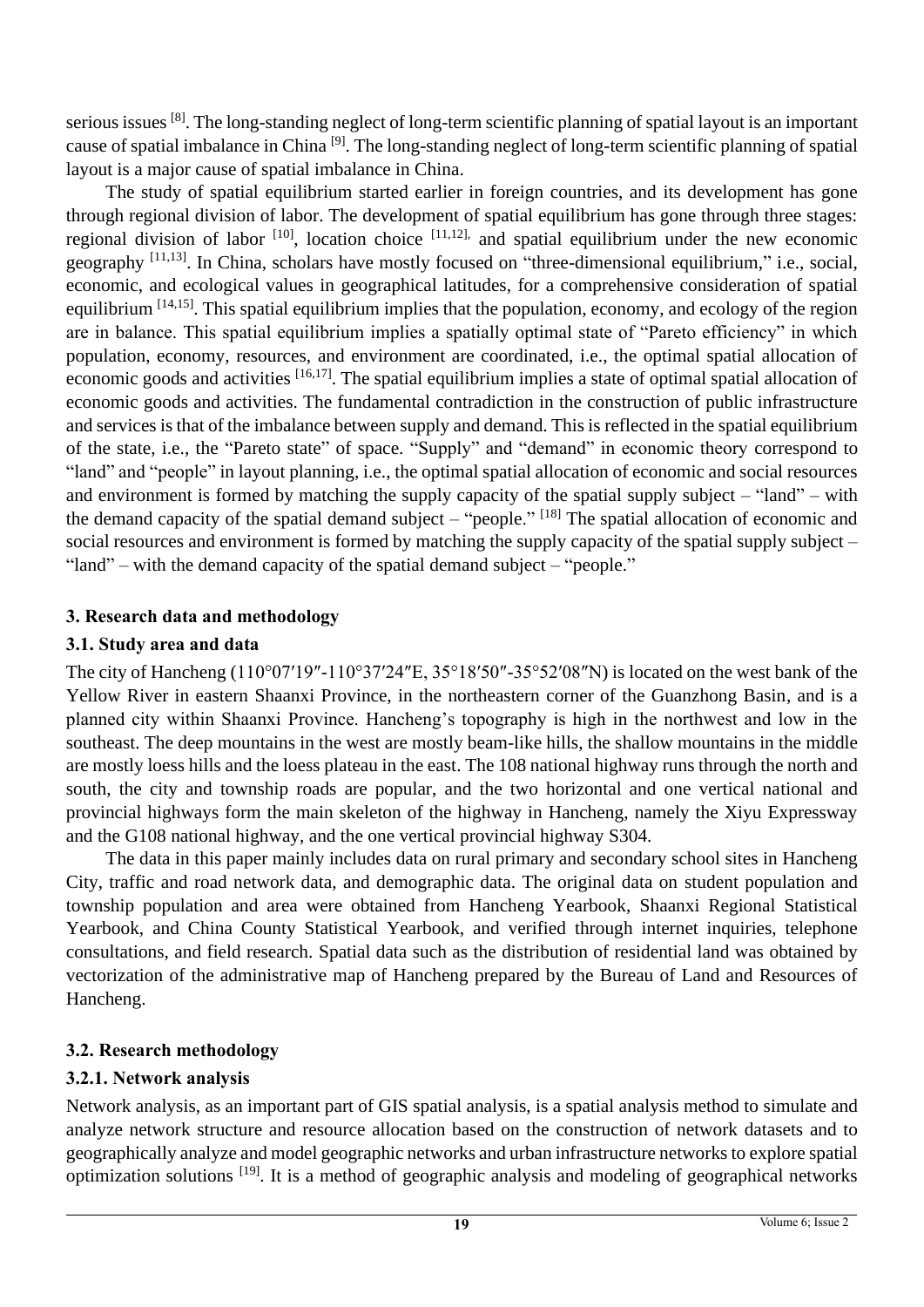and urban infrastructure networks to explore spatial optimization solutions. The network service area represents the range of areas within a specified impedance, i.e., the 15-min service area of a point represents the range of all areas that can be reached within 15 min from that point  $[20]$ . The network service area is the area within the specified impedance range. The use of network analysis tools to assess accessibility can lead to more reasonable results, so network analysis is used in the real-time road <sup>[21]</sup>. It is used in a wide range of applications such as navigation, urban network design and management, and the layout of public services.

### **3.2.2. Spatial demographic coupling analysis**

The spatial coupling degree can reflect the degree of matching and coordination of elements within a system and the strength of interaction and influence between systems or elements <sup>[22]</sup>. The spatial coupling degree can reflect the degree of matching and coordination of elements within a system and the strength of interaction and influence between the system or elements. The basic unit of concentration of rural population is the residential land, so this study used each residential land to represent the population concentration area and calculates the population weight of each residential land using the floor area of residential land. The population weight of each residential area was calculated using the interpolation method of area weights, using the floor area of each residential area as the basic weight and the town as the source area to obtain the population weight of each population agglomeration, and the number of people owned by each residential area was obtained according to the weight coefficient. Then, the basic model of coupling degree of any residential place i is expressed as follows:

$$
C_i = P \times \frac{d_{max}}{d_i} = \frac{\frac{A_i}{A_j} \times P_j}{P_{max}} \times \frac{d_{max}}{d_i}
$$

where  $C_i$  denotes the spatial coupling between settlement i and a school facility; P is the population weight of students in settlement i;  $d_i$  is the distance from the nearest school facility within a radius of 3 km from the center of i;  $d_{max}$  is the distance from the residential area to the farthest school facility within a radius of 3 km;  $A_i$  / $A_j$  is the ratio of the floor area of settlement i to the sum of the floor areas of all the settlements in commune j;  $P_j$  is the student population of township j;  $P_{max}$  is the population of the settlement with the highest weight of students in the rural area of Hancheng (the population weight is measured as the ratio of the area of the settlements, i.e.  $A_i$  / $A_j$ ). Regarding  $C_i$ , the larger the coupling, the better the coupling, and vice versa.

#### **4. Analysis of results**

# **4.1. Accessibility analysis**

According to field research, rural primary school students tend to walk while middle school students tend to cycle to school. This paper is based on the traffic road network in Hancheng City, combined with existing research results on five road grades given different walking and cycling speeds as shown in **Table 1**. The speed of each road class was designed concerning the "Technical Standards for Highway Engineering of the People's Republic of China (JTGB01-2014)" and was used as the basis for setting the walking and cycling speeds for primary and secondary school students on different road classes. The effective reachable time for primary schools was set at 15 min, 30 min, and 45 min, i.e., the farthest service distance is controlled at 1000 m, 2000 m, and 3000 m, respectively, based on a walking speed of 4 km/h and a cycling speed of 10 km/h. The effective reachable time for secondary schools was set at 10 min, 15 min, and 30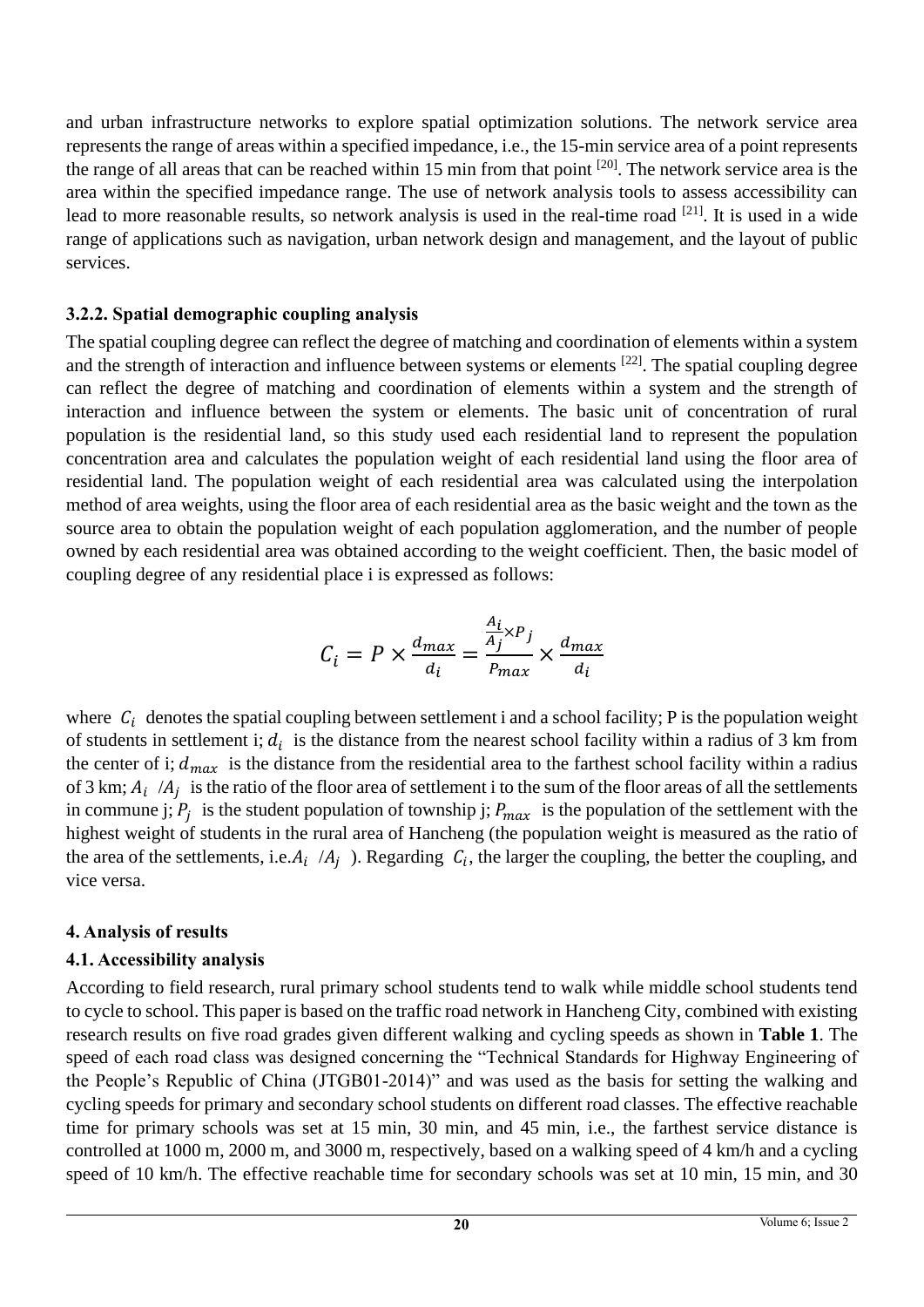min, i.e., the farthest service distance was controlled at 1000 m, 2000 m, and 3000 m. The farthest service distance was controlled at 1700 m, 2500 m, and 5000 m, combined with the road network for the effective reachable range analysis.

| Road grade | <b>Highways</b> | Class I<br>roads | Secondary<br>roads | Tertiary<br>roads | Class IV<br>roads | Outside | <b>Remarks</b>    |  |
|------------|-----------------|------------------|--------------------|-------------------|-------------------|---------|-------------------|--|
| Walking    |                 |                  |                    |                   |                   | 4       | Primary schools   |  |
| Cycling    |                 |                  |                    |                   | 12                | 10      | Secondary schools |  |

**Table 1.** Composition and speed of the road network

Unit: km/h

Hancheng's middle school accessibility is slightly better than elementary schools. The eastern part of the city has relatively good coverage of basic education resources, the southern part is the next best, while the northern and western parts of the city have a wide range of blind spots. This is related to the distribution of schools and road networks due to the topography, with the west being mostly mountainous areas with few schools and less accessible roads of lower density and grade. The densely populated areas are mainly located in the eastern part of the city, where there are more schools and better access to roads of higher density and grade. In particular, the effective reachable service coverage of primary and secondary schools in Longmen Town and Xizhuang Town is greater, and the effective reachable range of secondary school cycling in Zhichuan Town and Zhiyang Town performs better compared to primary schools. There is a positive correlation between the coverage and the population density and the degree of economic development.

Specifically, rural primary schools in Hancheng City served 6.71, 20.62, and 42.52 km at 15, 30, and 45 min, respectively, accounting for 0.44%, 1.34%, and 2.77% of the total study area. The area served by rural secondary schools in Hancheng City at 10 min, 15 min, and 30 min was 16.39, 32.56, and 85.55 km<sup>2</sup> respectively, accounting for 1.07%, 2.12%, and 5.57% of the total area of the study area, respectively; none of which reached 10%. This is strongly related to the wide distribution of mountainous areas in the study area. The ratio of accessibility to the township area for primary and secondary schools in each township in Hancheng City is shown in **Table 2**. The service area ratio for rural primary schools in each township for a 45-min walk is below 50%, with the highest being Longmen Township (31.69%), followed by Xizhuang Township (5.79%) and Zhichuan Township (3.37%), while Banqiao Township (0.71%), Zhiyang Township (0.66%) and Sanshuping Township (0.10%) have service area ratios of less than 1%, which is related to the large area of their townships and their mostly mountainous terrain. Only Longmen Township (54.31%) has a 30-min area ratio for secondary school rides of over 50%, Xizhuang Township (11.24%) reaches 10%, Zhichuan Township (7.06%) and Zhiyang Township (6.24%) are similarly above 5%, Banqiao Township (2.36%), and Sangshuping Township is less than 1% (0.82%).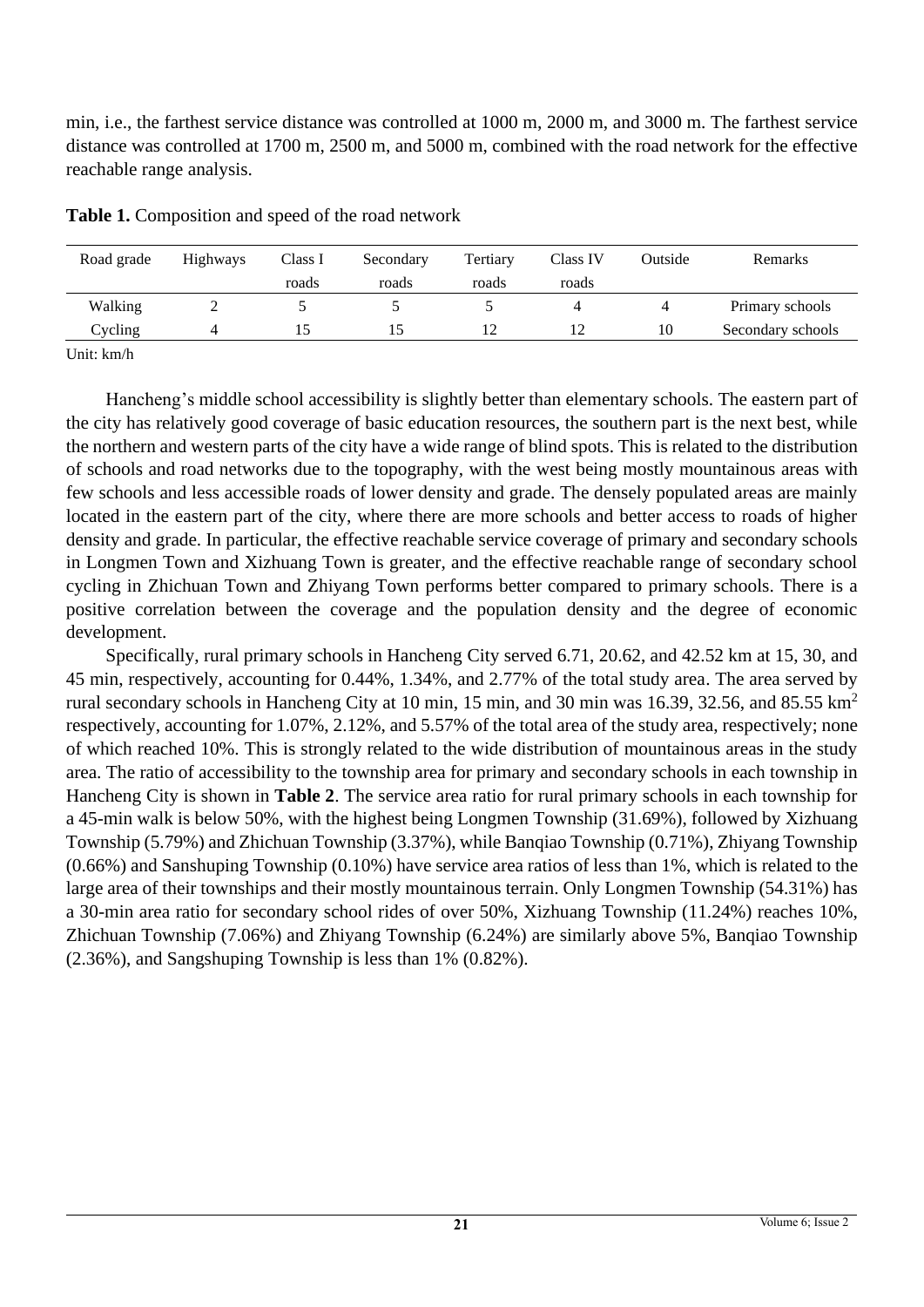|                         | Primary       | Effective    | Township           | Area  | Secondary     | Effective          | Townshi            | Area  |
|-------------------------|---------------|--------------|--------------------|-------|---------------|--------------------|--------------------|-------|
|                         | school by     | reachable    | area               | ratio | school by     | reachable          | p area             | ratio |
|                         | walking (min) | area $(km2)$ | (km <sup>2</sup> ) | (% )  | cycling (min) | area               | (km <sup>2</sup> ) | (%)   |
|                         |               |              |                    |       |               | (km <sup>2</sup> ) |                    |       |
| Longmen<br>Township     | $0 - 15$      | 2.8247       | 65                 | 4.35  | $0 - 10$      | 8.1538             | 65                 | 12.54 |
|                         | $0 - 30$      | 9.7433       | 65                 | 14.99 | $0 - 15$      | 15.2644            | 65                 | 23.48 |
|                         | $0 - 45$      | 20.5956      | 65                 | 31.69 | $0 - 30$      | 35.3017            | 65                 | 54.31 |
| Xizhuang<br>Township    | $0 - 15$      | 2.7612       | 241.5              | 1.14  | $0 - 10$      | 5.7296             | 241.5              | 2.37  |
|                         | $0 - 30$      | 6.9495       | 241.5              | 2.88  | $0 - 15$      | 11.2208            | 241.5              | 4.65  |
|                         | $0 - 45$      | 13.9735      | 241.5              | 5.79  | $0 - 30$      | 27.1477            | 241.5              | 11.24 |
| Zhichuan<br>Town        | $0 - 15$      | 0.5772       | 182                | 0.32  | $0 - 10$      | 0.6331             | 182                | 0.35  |
|                         | $0 - 30$      | 1.9201       | 182                | 1.05  | $0 - 15$      | 1.5534             | 182                | 0.85  |
|                         | $0 - 45$      | 6.1386       | 182                | 3.37  | $0 - 30$      | 12.8535            | 182                | 7.06  |
| Banqiao<br>Town         | $0 - 15$      | 0.1561       | 292                | 0.05  | $0 - 10$      | 0.4495             | 292                | 0.15  |
|                         | $0 - 30$      | 0.6397       | 292                | 0.22  | $0 - 15$      | 1.2725             | 292                | 0.44  |
|                         | $0 - 45$      | 2.0643       | 292                | 0.71  | $0 - 30$      | 6.8827             | 292                | 2.36  |
| Zhiyang<br>Township     | $0 - 15$      | 0.0739       | 173                | 0.04  | $0 - 10$      | 2.3126             | 173                | 1.34  |
|                         | $0 - 30$      | 0.3391       | 173                | 0.20  | $0 - 15$      | 3.9383             | 173                | 2.28  |
|                         | $0 - 45$      | 1.1388       | 173                | 0.66  | $0 - 30$      | 10.7955            | 173                | 6.24  |
| Sangshuping<br>Township | $0 - 15$      | 0.0526       | 582.5              | 0.01  | $0 - 10$      | 0.2795             | 582.5              | 0.05  |
|                         | $0 - 30$      | 0.1903       | 582.5              | 0.03  | $0 - 15$      | 0.6485             | 582.5              | 0.11  |
|                         | $0 - 45$      | 0.5556       | 582.5              | 0.10  | $0 - 30$      | 4.7508             | 582.5              | 0.82  |

**Table 2.** Effective reachable area and proportion by township

# **4.2. Spatial supply and demand equilibrium analysis**

The matching of the distribution of rural primary and secondary school facilities to the residential area is an important indicator of the level of supply and demand, and the layout of schools must not only have an appropriate catchment area but also take into account the degree of coupling with the actual spatial distribution of the population. In the previous analysis, the effective reach of the supply side of educational resources – schools – was derived and the level of supply of rural primary and secondary schools was analyzed. To further the level of demand satisfaction, i.e., how well the layout of rural primary and secondary school facilities matches the population of students living there, this section uses a spatialdemographic coupling degree model for further analysis. The coupling degree between each population catchment area and school distribution was calculated through equation (1), and then spatially interpolated through ArcGIS's kriging interpolation method to obtain a schematic diagram of the spatial coupling between the primary and secondary school student population and primary and secondary schools.

As shown in **Figure 1**, there is a significant variation in the degree of matching between student population and schools in different towns and villages in Hancheng, showing a clear "core-periphery" spatial structure centered on the eastern and southeastern regions. This may be due to the high topography in the northwest and low topography in the southeast of Hancheng. The western part of the city is mostly deep in the mountains, with sparse settlements and few schools. The eastern part of the city is mainly a loess plateau, which is suitable for living and has a dense distribution of schools and settlements, with a relatively good degree of coupling.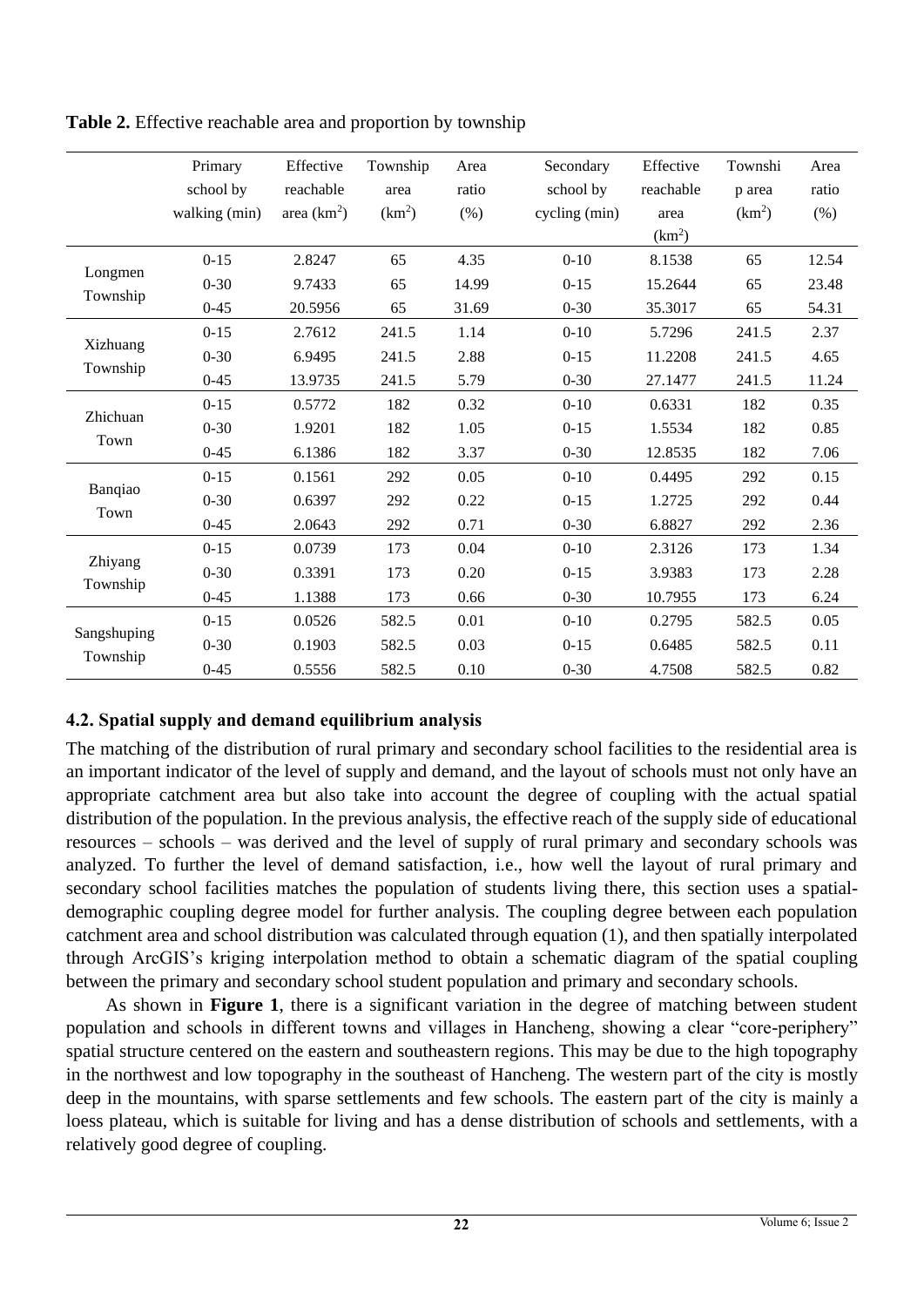The relatively high degree of coupling is concentrated in the northern part of Longmen Town and the central part of Zhichuan Town, while the degree of coupling in other peripheral areas decreases from the northern part of Longmen Town and the central part of Zhichuan Town to the periphery in order. The areas with a lower coupling degree are concentrated in the town of Sanshuping, the western part of Xizhuang town, Banqiao town, and the western part of Ziyang town show a significantly decreasing trend towards the western edge. **Figure 1** shows that a distinct low-density area with a blind area appears in the eastern part of Hancheng City appears in the southeastern part of Xizhuang Town, because this area is the area through which the Yellow River flows, and the blind area that appears in the eastern part of Longmen Town is also due to the flow of the Yellow River. The blind areas in the north-western part of Longmen Town are due to the absence of settlements in the area near the administrative boundary. This is because the central part of the city is flatter than the western part and therefore has a higher density of residential areas than the western part, but the schools in the central part of the city are not well configured so there are no accessible schools within 3 km of some of the residential areas, indicating that there is a large area of "misaligned" distribution of educational facilities and population. The best coupling between population and educational facilities is 0.42 in the northeastern part of Longmen Town. This area has a high density of student population and a large number of schools, so the spatial distribution of schools and students is relatively well-matched, but still does not exceed 0.50.



Figure 1. Schematic representation of the spatial coupling of population and schools

#### **5. Conclusion and discussion**

This study took 42 primary and secondary schools in six townships of Hancheng City and 2089 rural population clusters as research subjects. With the support of GIS technology and multiple data sources, based on network analysis, buffer zone analysis, population coupling model analysis, and spatial overlay analysis, the accessibility of primary and secondary education facilities and their spatial coupling with student population clusters were assessed at the administrative district scale and the small scale of rural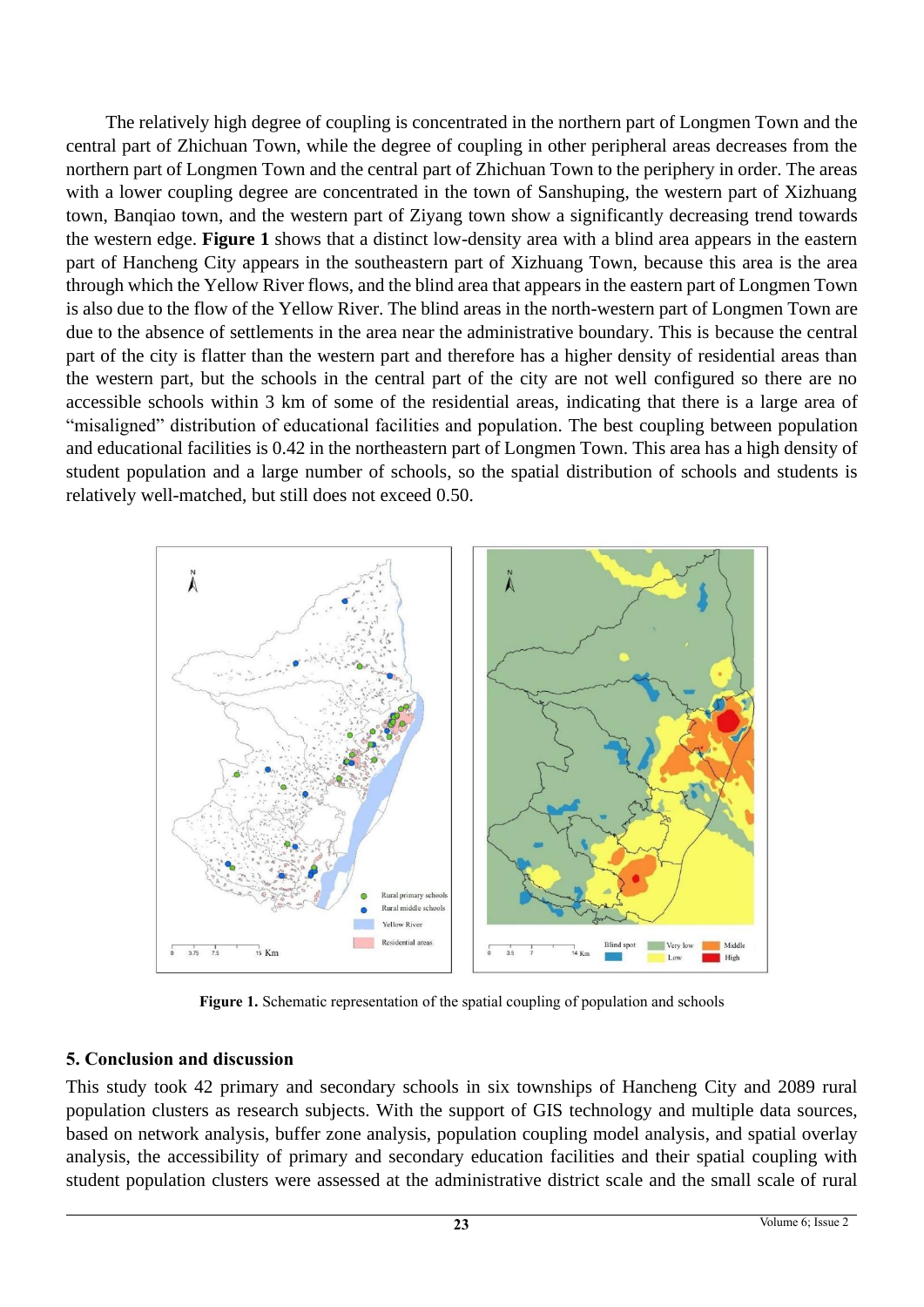population clusters. The results of the study help optimize the rational layout planning of rural primary and secondary schools, promote the exploration of scientific issues in educational geography, and are of great scientific value in promoting a balanced allocation of rural basic education resources, narrowing the urbanrural gap and achieving a balanced supply of basic public services in rural areas. The main research findings are as follows:

- (1) The spatial imbalance in the current layout of education facilities in rural areas can be better identified from the perspective of small-scale demand agents. In the past, the planning of education facilities focused more on the total amount or per capita indicators but failed to consider the actual demand of the population and the level of supply of facilities on a spatial basis. There are relatively few smallscale studies on the optimization of the layout of educational resources at the level of population centers, i.e., residential areas. This paper takes the demand subject at the residential level as the starting point and finds that there is still a large degree of spatial "mismatch" between supply and demand while the demand for basic education in rural areas of Hancheng City remains unmet.
- (2) The role of spatial barrier factors is obvious and that the conditions of the transportation network have an important influence on the optimization of the layout of rural primary and secondary schools. This phenomenon may be more prominent in the northwestern region, which is characterized by a wide distribution of mountainous terrain and a dotted distribution of the rural population, which is more dispersed and uneven than in the central and eastern rural areas of China; at the same time, the high ruggedness of rural roads in mountainous areas and the high construction costs lead to overall poor accessibility of roads. Improving transportation conditions can effectively increase the equality of opportunity for rural students to attend school near their homes, and also facilitate the rational allocation and use of teaching resources.
- (3) Optimizing the spatial layout of primary and secondary schools by local conditions is an important way to achieve balanced development of basic education resources in rural areas of Hancheng City. For areas with better economic development and dense population and school, central school should be promoted as the management center and concentration of educational resources for the whole county, and boarding schools should be built to improve the equity of schooling for children in remote areas, such as Longmen Town. For areas such as Zhiyang Town and Zhichuan Town, where the student population is more dispersed, but the population catchment area is denser, the construction of rural teaching points should be given priority consideration. Teaching points facilitate remote students' access to schools nearby, save on education costs, provide equitable access to the same quality of education, and act as cultural agglomeration centers for small rural communities. Ideally, additional sites should be built evenly to cover the entire residential area, with priority given to areas with a dense distribution of settlements and reasonable road access if funds are scarce. In mountainous areas, which are often vast and sparsely populated, planning the layout of schools according to accessibility can result in a significant waste of public resources, so the quality of rural education can be improved by strengthening the construction of boarding schools and achieving a balanced allocation of resources between schools in the county. At the same time, an educationsharing model is being built, a system of exchange and rotation of headmasters and teachers within the county and a joint system of education between urban and rural areas is being built, and a mechanism of teacher mobility services is being established and improved to encourage a reasonable flow of teacher resources between urban and rural areas and between schools. This makes it possible for educational human and material resources to be used in a mobile manner between central schools and teaching points. In the current situation where rural educational resources are still in short supply, this concept should become a breakthrough in the balanced development of rural education.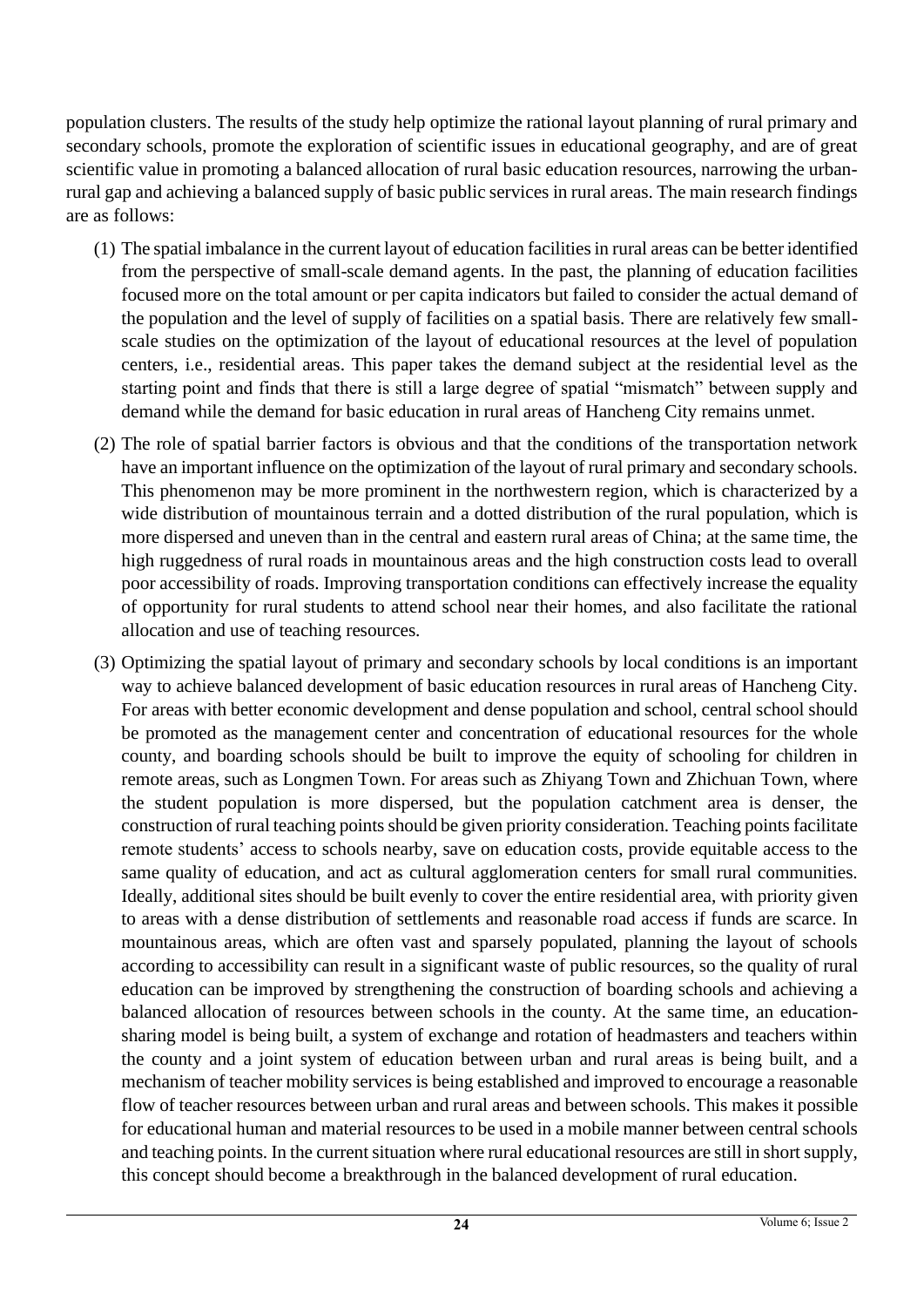To realize the rural revitalization strategy, the construction of public service facilities in rural areas is an essential part of it, and the balanced spatial allocation of primary and secondary school education facilities is one of the top priorities. The construction of primary and secondary school education facilities in rural areas is a necessary step to coordinate urban and rural development, improve government functions, achieve equity and justice, and ensure that the nation shares the fruits of development. Based on the theories of effective spatial accessibility and balanced spatial supply and demand, this paper portrays the spatial allocation pattern of rural primary and secondary education facilities in Northwest China, and the research results have important theoretical significance and practical value for promoting the layout of urban and rural basic education resources in the context of rural revitalization strategies.

#### **Disclosure statement**

The authors declare no conflict of interest.

#### **References**

- [1] Hansen WG, 1959, How Accessibility Shapes Land Use. J. Am. Plan. Assoc. https://doi.org/10.1080/01944365908978307
- [2] Kelobonye K, Mao F, Xia J, et al., 2019, The Impact of Employment Self-Sufficiency Measures on Commuting Time: A Case Study of Perth, Australia. Sustainability, 11(5): 1488.
- [3] Kelobonye K, Zhou H, McCarney G, et al., 2020, Measuring the Accessibility and Spatial Equity of Urban Services Under Competition Using the Cumulative Opportunities Measure," J. Transp. Geogr., 85: 102706.
- [4] Song Z, 2010, Spatial Accessibility of Medical Services Based on Improved Potential Model and Determination of Areas with a Shortage of Medical Services: The Case of Rudong County, Jiangsu Province. Geoscience, 30(02): 213-219.
- [5] Tao Z-L, Cheng Y, Dai T, 2014, Spatial Accessibility Evaluation of Elderly Facilities in Beijing. Advances in Geographical Sciences, 33(05): 616-624.
- [6] Wang F, 2009, Quantitative Methods and Applications Based on GIS. The Commercial Press.
- [7] Joseph AE, Phillips DR, 1984, Accessibility and Utilization: Geographical Perspectives on Health Care Delivery. Access. Util. Geogr. Perspect. Heal. Care Deliv. https://doi.org/10.2307/633309
- [8] Zhang Y, 2016, Definition of Regional Spatial Equilibrium Connotation and State Assessment from the Perspective of Supply and Demand Drive - An Example from Shandong Province. Soft Science, 30(12): 54-58.
- [9] Fan J, 2007, The Scientific Basis of the Zoning of the Main Functions in China. Journal of Geography, 2007(04): 339-350.
- [10] Higgins B, Savoie DJ, Higgins B, et al., 2019, Interregional and International Trade, in Regional Development Theories & Their Application.
- [11] Allen T, Arkolakis C, 2014, Trade and the Topography of the Spatial Economy, Q. J. Econ. https://doi./org/10.1093/are/qju016
- [12] Boyce MS, 2006, Scale for Resource Selection Functions. Diversity and Distributions, 12(3): 269-276.
- [13] Holmes TJ, Fujita M, Krugman P, et al., 2000, The Spatial Economy: Cities, Regions, and International Trade. South. Econ. J., 67(2): 491-493. https://doi.org/10.2307/1061487